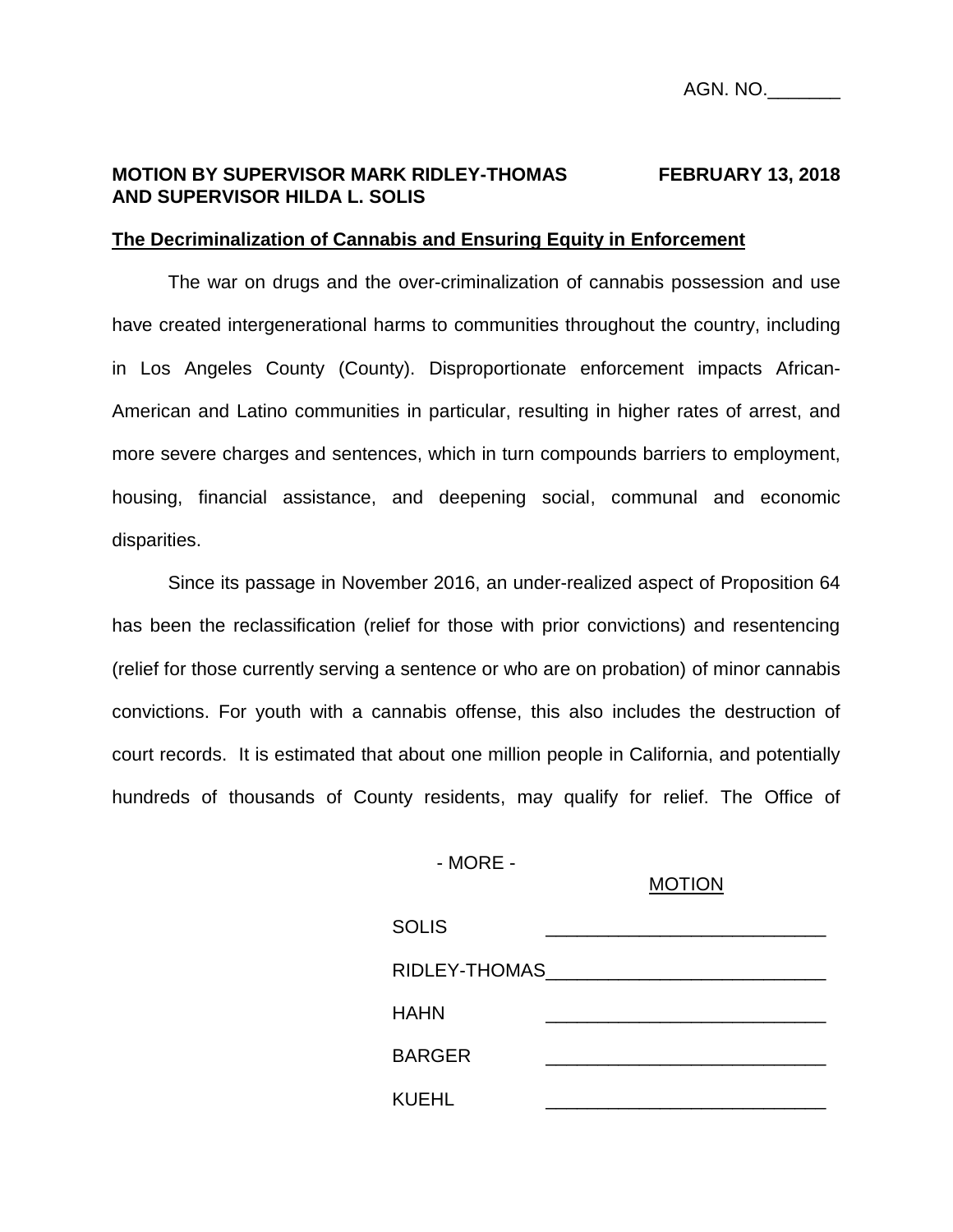## **MOTION BY SUPERVISOR MARK RIDLEY-THOMAS AND SUPERVISOR HILDA L. SOLIS FEBRUARY 13, 2018 PAGE 2**

Cannabis Management, District Attorney, Public Defender, Alternate Public Defender, and other departments have been working collaboratively to identify approaches each department could take to streamline the workload with respect to resentencing petitions under Proposition 64. This work must be deepened and institutionalized.

Moreover, strategies and data tracking are required to prevent the disparate enforcement that has been seen in other jurisdictions post-legalization. In Alaska, for example, while overall cannabis-related arrests fell after legalization, African-Americans were still arrested for these offenses approximately 10 times more often than Caucasians. In Washington, D.C., this racial disparity was closer to 4:1; in Colorado, 3:1. As disproportionate enforcement and criminalization continue to be a concern, it is imperative that the County track these issues to address any disparities that may arise in efforts to enforce the new laws and promote public health and safety.

**WE THEREFORE MOVE THAT THE BOARD OF SUPERVISORS:** Direct the Countywide Coordinator of the Los Angeles County (County) Office of Cannabis Management, in collaboration with the interim Public Defender, Alternate Public Defender, Directing Attorney of the Los Angeles County Bar Association's Independent Juvenile Defender Program, District Attorney, Chief Probation Officer, Sheriff, County Counsel, Director of the Office of Diversion and Reentry, the courts, any other relevant government agencies and community stakeholders, to develop Countywide recommendations around cannabis-related decriminalization and disparities, due to the Board of Supervisors in writing in 120 days, that include: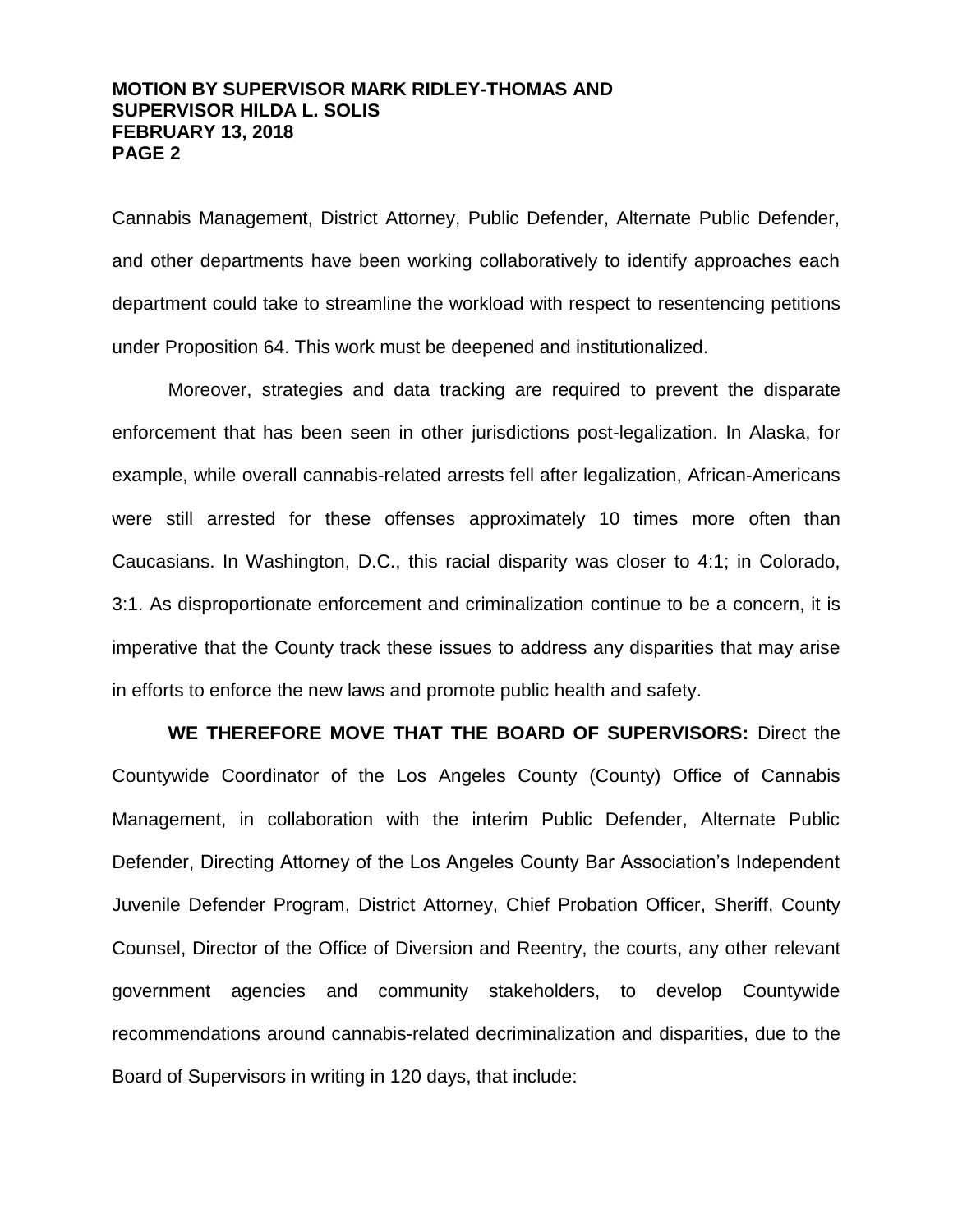- 1. A Countywide plan on cannabis resentencing and reclassification that provides:
	- a. An estimate of the number of individuals (youth and adults) eligible for legal relief as well as those who have already received legal relief;
	- b. Strategies to remove barriers to legal relief and provide resentencing and reclassification in a timely, cost-effective and accessible manner to these individuals, including youth with convictions eligible for expungement;
	- c. Alignment with and expansion of other decriminalization and resentencing efforts underway, including Countywide work on Proposition 47 resentencing;
	- d. Strategies to complement cannabis-related legal relief with other needed support and reentry services (e.g., housing and employment) to mitigate the social and economic impact caused by overcriminalization, and methods to track outcomes;
	- e. A general assessment or estimate of the potential economic benefit to both County and the individuals that are eligible for expungement; and,
	- f. Resource and staffing needs to implement these resentencing recommendations, with short and long term funding recommendations.